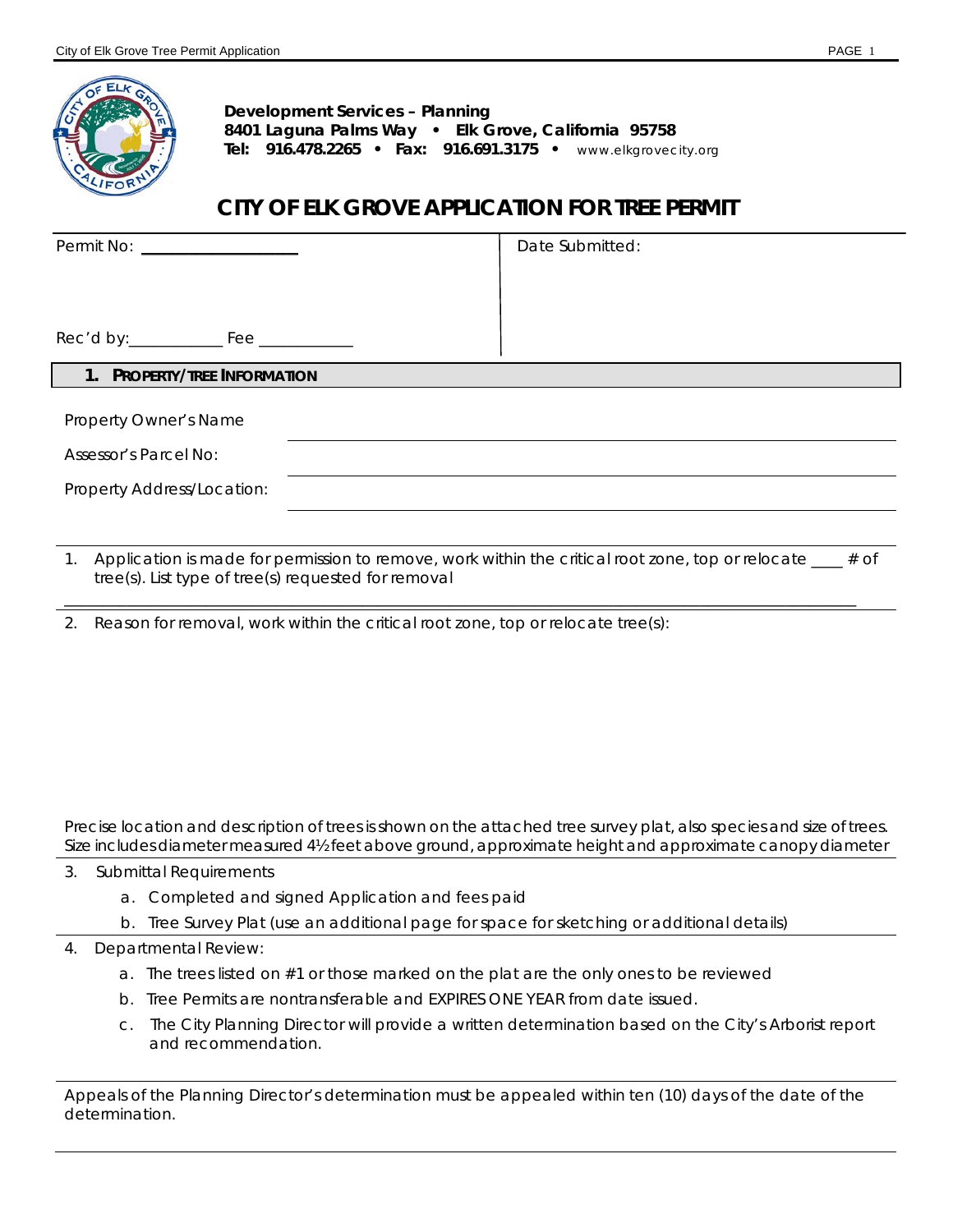#### **2. CONTACT INFORMATION**

| <b>Property Owner:</b> |            | Agent: |
|------------------------|------------|--------|
| Name:                  | Name:      |        |
| Contact:               | Contact:   |        |
| Address:               | Address:   |        |
| City, Zip:             | City, Zip: |        |
| Phone:                 | Phone:     |        |
| Fax:                   | Fax:       |        |
| Email:                 | Email:     |        |
|                        |            |        |

#### **3. AGREEMENT AND REPRESENTATIONS OF APPLICANT**

This application is not complete, and processing of this application will not begin, until all initials and signatures are provided:

1) Applicant(s) acknowledge and agree that by making this application, and under the authority of Government Code Section 65105, that in the performance of their functions, City staff may enter upon the subject property and make examinations and surveys, provided that the entries, examinations and surveys do not unreasonably interfere with the use of the land by those persons lawfully entitled to the possession thereof.

2) Applicant(s) certify under penalty of perjury that I am the legal owner(s) (all individual owners must sign as they appear on the deed to the land), Corporate Officer(s) empowered to sign for the corporation, Owner's Legal Agent having power of Attorney (a notarized Power of Attorney document must accompany this application), or the owner's authorized representative (include a consent form from the owner).

3) Applicant(s) agree to defend, indemnify and hold harmless the City of Elk Grove ("City") and its agents, officers, consultants, independent contractors and employees ("City's Agents") from any and all claims, actions or proceedings against the City or the City's Agents to attack, set aside, void, or annul an approval by the City, or the City's Agents concerning the Project (collectively "Claim"). The City shall promptly notify the Applicant of any Claim and the City shall cooperate fully in the defense. If the City fails to promptly notify the Applicant of any Claim of if the City fails to cooperate fully in the defense, the Applicant shall not thereafter be responsible to defend, indemnify, or hold harmless the City. Nothing in this paragraph shall obligate the City to defend any Claim and the City shall not be required to pay or perform any settlement arising from any such Claim not defended by the City, unless the settlement is approved in writing by the City. Nothing contained in this paragraph shall prohibit the City from independently defending any Claim, and if the City does decide to independently defend a Claim, the City shall bear its own attorney's fees, expenses of litigation and costs for that independent defense. The Applicant may agree to reimburse the City for attorney's fees, expenses of litigation and costs for that independent defense. Should the City decide to independently defend any Claim, the Applicant(s) shall not be required to pay or perform any settlement arising from any such Claim unless the settlement is approved by the Applicant.

4) No employee, agent, independent contractor or other representative of the City, other than the City Manager or the City Council, has the authority to alter the terms or effect of this application and Applicant(s) acknowledge and agree that it/they have not relied upon any promises, representations, conditions or understandings other than those set forth in this application.

### 5) This Application shall be a public record.

6) This Application is made under, and shall in all respects be interpreted, enforced, and governed by, the laws of the State of California. In the event of a dispute concerning the terms of this Application, the venue for any legal action shall be with the appropriate court in the County of Sacramento, State of California. Should legal proceedings of any type arise out of this Agreement, the prevailing party shall be entitled to costs, attorney's fees, and legal expenses, including but not limited to expert fees and costs.

*This application is not complete, and processing of this application may not begin, until all initials and signatures are provided.*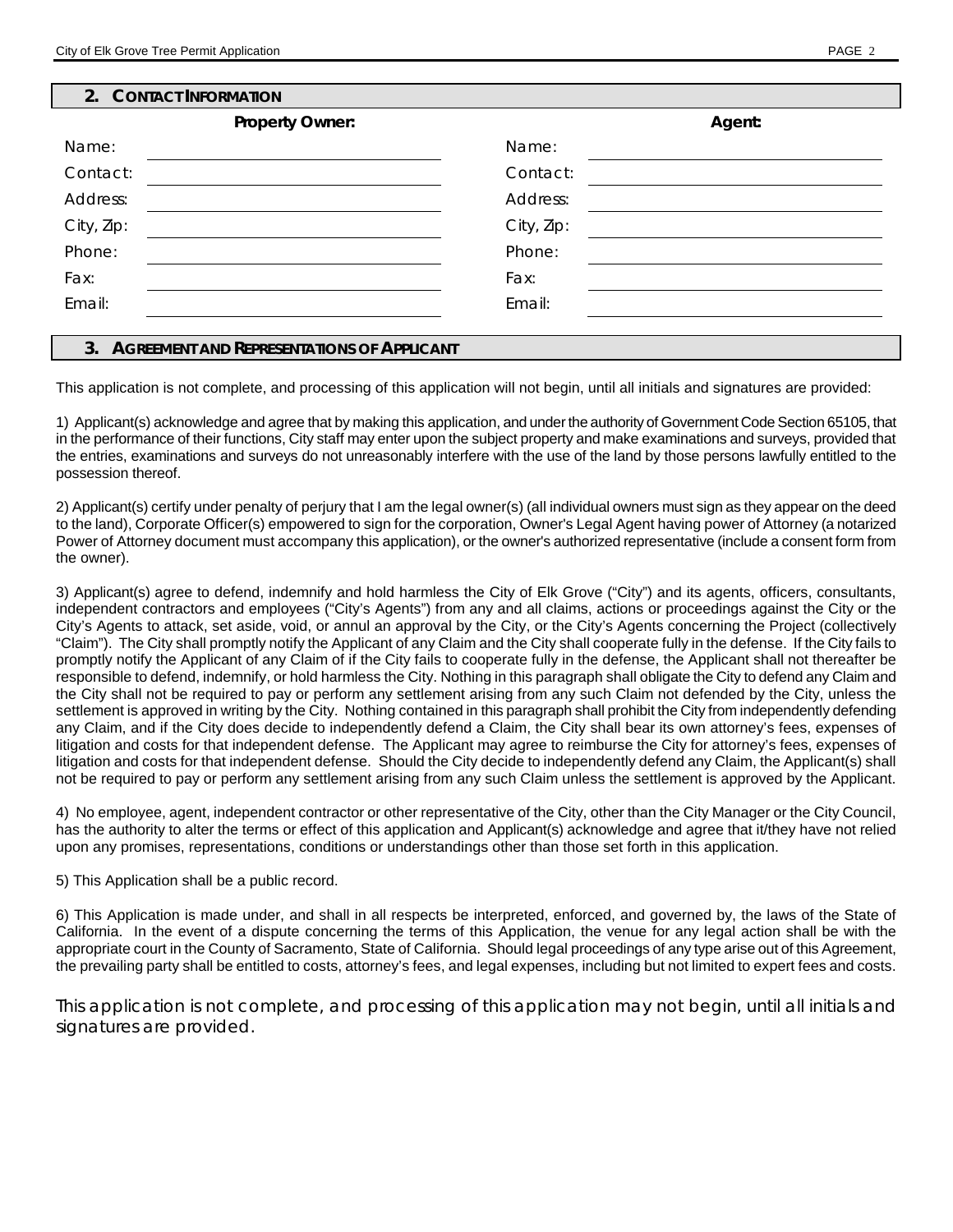By signatures below, the parties hereto agree that the information provided herein is true and correct, and hereby agree to the terms set forth herein.

IT IS SO AGREED:

Applicant Signature **Date** Date

Name (Print)

Property Owner Signature Date

Name (print)

(Attach additional signature lines as may be needed for all applicants and property owners, as applicable)